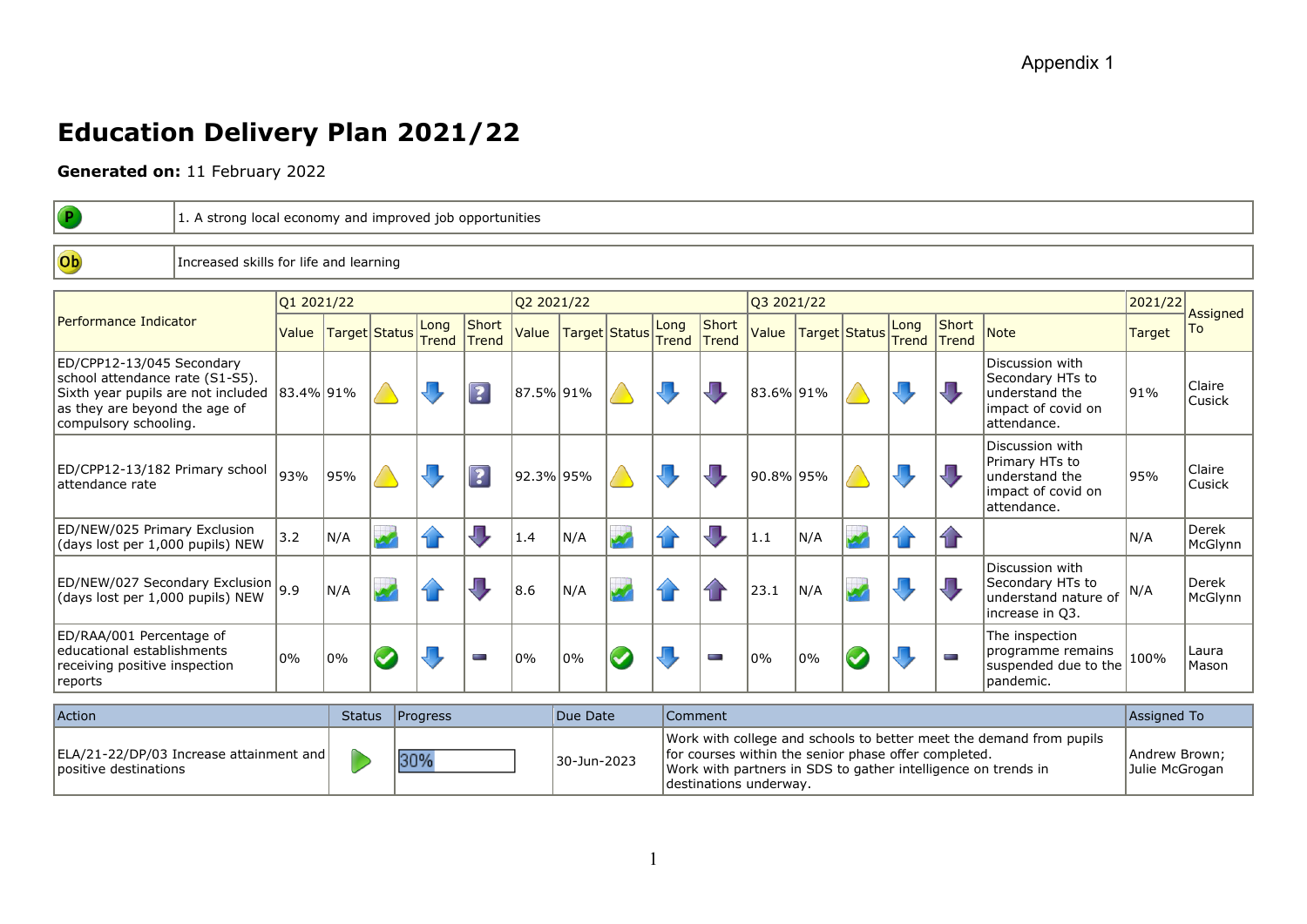| <b>Risk</b>                                                                                             |                                                                                     | <b>Current Risk Matrix</b><br>Date Reviewed |                 | <b>Latest Note</b>                                                                                                                                                                                                                                                                                                                                                                                    |                                                                                                                                                                                                                                                                                                                                                    | Target Risk Matrix   | Assigned To                     |  |
|---------------------------------------------------------------------------------------------------------|-------------------------------------------------------------------------------------|---------------------------------------------|-----------------|-------------------------------------------------------------------------------------------------------------------------------------------------------------------------------------------------------------------------------------------------------------------------------------------------------------------------------------------------------------------------------------------------------|----------------------------------------------------------------------------------------------------------------------------------------------------------------------------------------------------------------------------------------------------------------------------------------------------------------------------------------------------|----------------------|---------------------------------|--|
| Positive Destinations                                                                                   | EDR/2021/03 Increase Attainment and                                                 | Likelihood<br>Impact                        | 06-Jan-2022     |                                                                                                                                                                                                                                                                                                                                                                                                       | A working group are reviewing parental involvement and<br>engagement alongside west partnership partners. The<br>group are taking cognisance of the impact of covid and<br>challenges this presents to amend the model promoted.                                                                                                                   | Likelihood<br>Impact | Andrew Brown; Julie<br>McGrogan |  |
| SR 002 Failure to implement broad-<br>ranging school improvement to raise<br>attainment and achievement |                                                                                     | Likelihood<br>Impact                        | 07-Dec-2021     |                                                                                                                                                                                                                                                                                                                                                                                                       | Building on achievements made since 2015 the service is<br>developing plans to both accelerate and embed progress<br>in academic sessions 2021/22 and 2022/23, these plans<br>are being reviewed to reflect the refreshed SAC<br>programme. The key risk to ongoing progress is SG's plan<br>for a tapered SAC funding model between 2022 to 2026. | Likelihood<br>Impact | Julie McGrogan                  |  |
|                                                                                                         | 2. Supported individuals, families and carers living independently and with dignity |                                             |                 |                                                                                                                                                                                                                                                                                                                                                                                                       |                                                                                                                                                                                                                                                                                                                                                    |                      |                                 |  |
| Ob                                                                                                      | Enhanced life chances                                                               |                                             |                 |                                                                                                                                                                                                                                                                                                                                                                                                       |                                                                                                                                                                                                                                                                                                                                                    |                      |                                 |  |
| Action                                                                                                  |                                                                                     | Progress<br><b>Status</b>                   |                 | Due Date                                                                                                                                                                                                                                                                                                                                                                                              | Comment                                                                                                                                                                                                                                                                                                                                            |                      | Assigned To                     |  |
| learning                                                                                                | ELA/21-22/DP/01 Deliver the best start in                                           |                                             | 75%             | 31-Dec-2022                                                                                                                                                                                                                                                                                                                                                                                           | Ensure ELC Heads understand the requirements of the new Care<br>Inspection Framework for self-evaluation.<br>Improve ELC practitioners and leaders knowledge and understanding of<br>requirements of UNCRC.                                                                                                                                        |                      | Kathy Morrison                  |  |
| <b>Risk</b>                                                                                             |                                                                                     | <b>Current Risk Matrix</b>                  | Date Reviewed   | <b>Latest Note</b>                                                                                                                                                                                                                                                                                                                                                                                    |                                                                                                                                                                                                                                                                                                                                                    | Target Risk Matrix   | Assigned To                     |  |
| Likelihood<br>EDR/2021/01 Deliver the Best Start in<br>Learning<br>Impact                               |                                                                                     | 25-Jan-2022                                 | absence at ELC. | Children's progress is impacted by the pandemic and                                                                                                                                                                                                                                                                                                                                                   | Likelihood<br>Impact                                                                                                                                                                                                                                                                                                                               | Kathy Morrison       |                                 |  |
| Likelihood<br>SR 009 Failure to deliver the Early Years<br>Agenda<br>Impact                             |                                                                                     | 07-Dec-2021                                 |                 | There are capital projects remaining in our ELC plan,<br>specifically these are building and service improvement<br>projects which require to meet Care Inspectorate and<br>Environmental standards. 5 ELC were awaiting<br>reinspection, of the 5 two have been reinspected with<br>positive evaluations of 'GOOD' and above. Statutory<br>consultation is planned for the end of the current school | _ikelihood<br>Impact                                                                                                                                                                                                                                                                                                                               | Kathy Morrison       |                                 |  |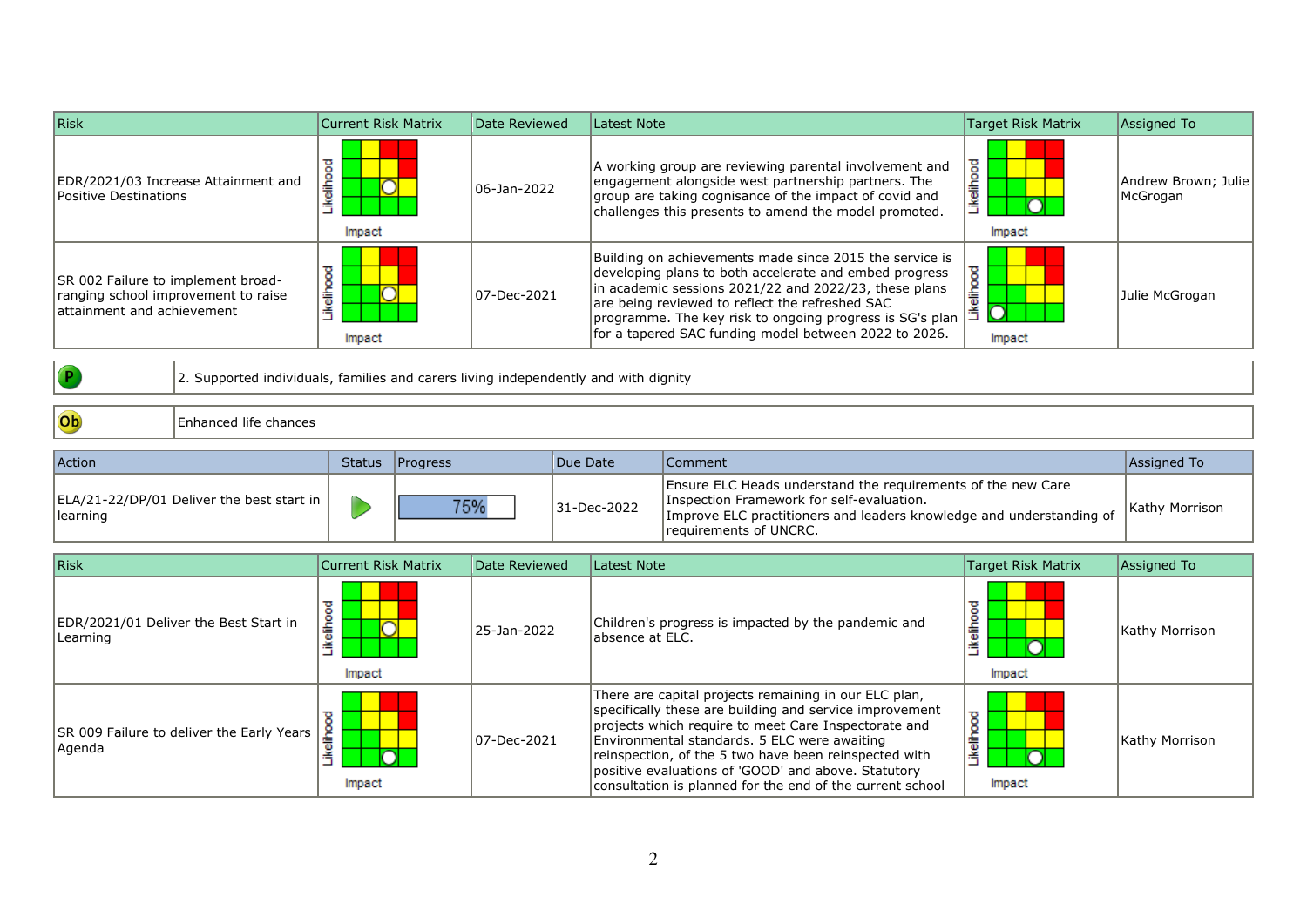| <b>Risk</b>                                                                                                                                |                                    | <b>Current Risk Matrix</b> |          |               | Date Reviewed<br><b>Latest Note</b> |                    |                                                                                                                                                                                                                                                                                                                                                                                                                                                               | <b>Target Risk Matrix</b>               | Assigned To          |
|--------------------------------------------------------------------------------------------------------------------------------------------|------------------------------------|----------------------------|----------|---------------|-------------------------------------|--------------------|---------------------------------------------------------------------------------------------------------------------------------------------------------------------------------------------------------------------------------------------------------------------------------------------------------------------------------------------------------------------------------------------------------------------------------------------------------------|-----------------------------------------|----------------------|
|                                                                                                                                            |                                    |                            |          |               |                                     | session.           |                                                                                                                                                                                                                                                                                                                                                                                                                                                               |                                         |                      |
| Ob                                                                                                                                         | Improved wellbeing                 |                            |          |               |                                     |                    |                                                                                                                                                                                                                                                                                                                                                                                                                                                               |                                         |                      |
| Action                                                                                                                                     |                                    | <b>Status</b>              | Progress |               | Due Date                            |                    | Comment                                                                                                                                                                                                                                                                                                                                                                                                                                                       |                                         | Assigned To          |
| ELA/21-22/DP/02 Improve the health and<br>wellbeing of all children, young people and<br>staff ensuring their rights and needs are<br> met |                                    |                            | 28%      |               | 30-Jun-2022                         |                    | Approaches to building capacity of staff to support inclusive practice<br>developed.<br>Holiday Hunger and activity Programme developed.<br>Roll out of revised MVP programme reflecting COVID constraints.                                                                                                                                                                                                                                                   | Claire Cusick;<br>Christina<br>Dunsmore |                      |
| Risk                                                                                                                                       |                                    | <b>Current Risk Matrix</b> |          | Date Reviewed |                                     | <b>Latest Note</b> |                                                                                                                                                                                                                                                                                                                                                                                                                                                               | <b>Target Risk Matrix</b>               | Assigned To          |
| EDR/2021/02 Improve the Health and<br>Wellbeing of all Children, Young People<br>and Staff Ensuring their Rights and<br>Needs are Met      |                                    | Likelihood<br>Impact       | 0        |               | 06-Jan-2022                         |                    | Consistent review and revision of multi-agency policy and<br>practice ensures compliant and joint approaches to<br>meeting needs.                                                                                                                                                                                                                                                                                                                             | Likelihood<br>Impact                    | <b>Claire Cusick</b> |
| $\left  \mathsf{P} \right $                                                                                                                |                                    |                            |          |               |                                     |                    | 3. Meaningful engagement with active, empowered and informed citizens who feel safe and engaged                                                                                                                                                                                                                                                                                                                                                               |                                         |                      |
| Ob                                                                                                                                         | Strong and active communities      |                            |          |               |                                     |                    |                                                                                                                                                                                                                                                                                                                                                                                                                                                               |                                         |                      |
| Action                                                                                                                                     |                                    | <b>Status</b>              | Progress |               | Due Date                            |                    | Comment                                                                                                                                                                                                                                                                                                                                                                                                                                                       |                                         | Assigned To          |
| support for reducing inequity                                                                                                              | ELA/21-22/DP/04 Review and improve |                            | 35%      |               |                                     | 30-Jun-2023        | Continue to deliver excellence and equity in all educational<br>opportunities.<br>Approaches to ensuring children living with disability or neurodiversity<br>are offered educational opportunities which maximise their potential to<br>achieve and access positive destinations reviewed.<br>The function of multi-agency response and planning teams in schools<br>reviewed and improved in order to widen offer and reach of engagement<br>opportunities. |                                         | Claire Cusick        |
| Risk                                                                                                                                       |                                    | <b>Current Risk Matrix</b> |          | Date Reviewed |                                     | <b>Latest Note</b> |                                                                                                                                                                                                                                                                                                                                                                                                                                                               | <b>Target Risk Matrix</b>               | Assigned To          |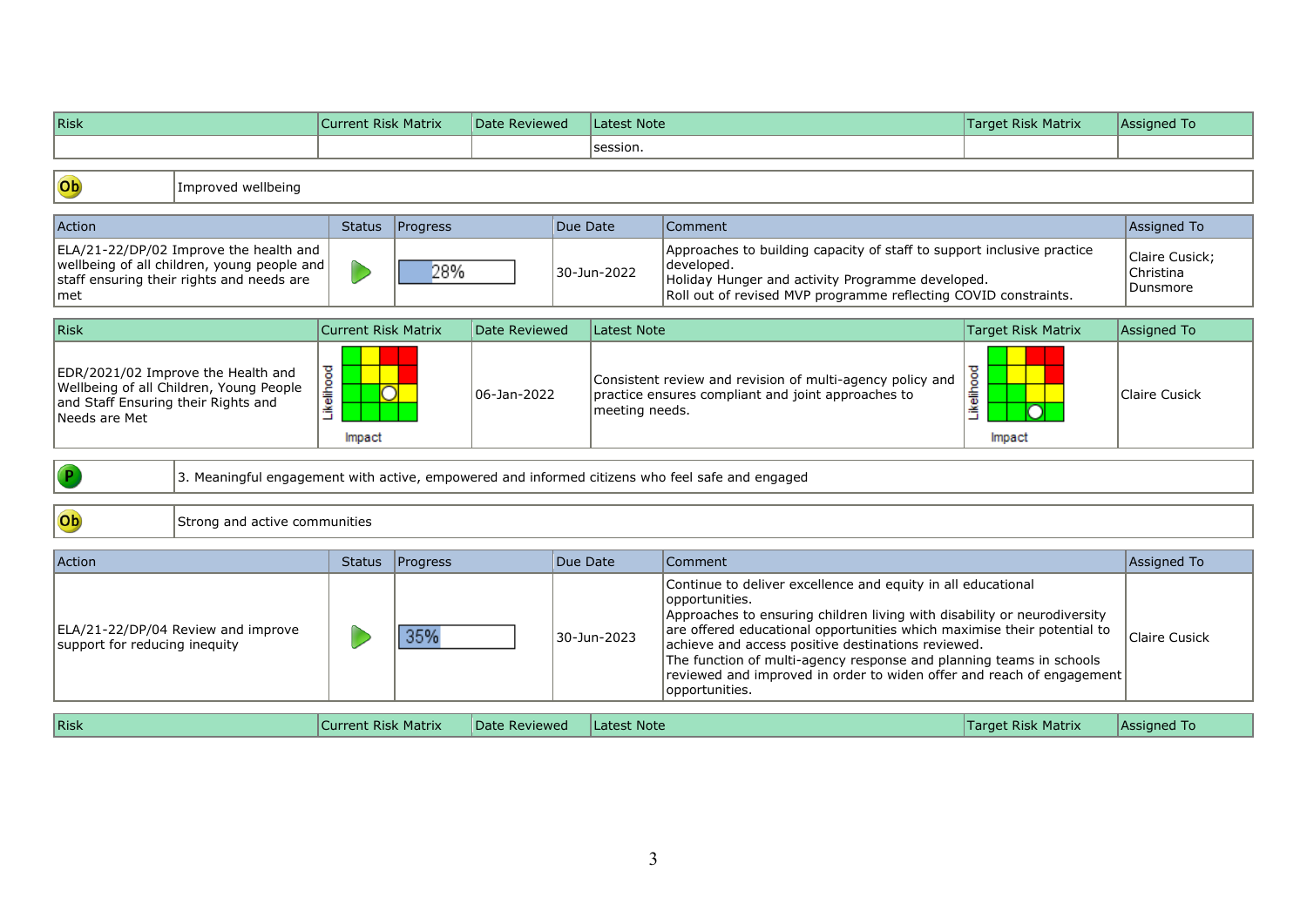| Risk                                                                                                       |                                                        | <b>Current Risk Matrix</b> | Date Reviewed |                                                                                                                                                                                                                         |             | <b>Latest Note</b>        |                                                                                                                                                                                                              | <b>Target Risk Matrix</b>        | <b>Assigned To</b>               |
|------------------------------------------------------------------------------------------------------------|--------------------------------------------------------|----------------------------|---------------|-------------------------------------------------------------------------------------------------------------------------------------------------------------------------------------------------------------------------|-------------|---------------------------|--------------------------------------------------------------------------------------------------------------------------------------------------------------------------------------------------------------|----------------------------------|----------------------------------|
| Likelihood<br>EDR/2021/04 Review and Improve<br>Support for Reducing Inequality<br>Impact                  |                                                        | 11-May-2021                |               | Robust school improvement processes and monitoring in<br>place to support and challenge identification and<br>interventions to narrow the gap.<br>Equity working group leads school awareness of impacts<br>of poverty. |             | <b>kelihood</b><br>Impact | Claire Cusick                                                                                                                                                                                                |                                  |                                  |
| 5. Efficient and effective frontline services that improve the everyday lives of residents                 |                                                        |                            |               |                                                                                                                                                                                                                         |             |                           |                                                                                                                                                                                                              |                                  |                                  |
| Ob                                                                                                         | A committed and skilled workforce                      |                            |               |                                                                                                                                                                                                                         |             |                           |                                                                                                                                                                                                              |                                  |                                  |
| Action                                                                                                     |                                                        | <b>Status</b>              | Progress      |                                                                                                                                                                                                                         | Due Date    |                           | Comment                                                                                                                                                                                                      |                                  | Assigned To                      |
| ELA/21-22/DP/05 Develop empowered<br>leadership to provide the highest quality<br>of learning and teaching |                                                        |                            | 30%           |                                                                                                                                                                                                                         | 28-Mar-2029 |                           | The national practice guidance Realising the Ambition: Being Me<br>underpins quality assurance, training and practice rolled out to staff.<br>Work to embed GTCS Refreshed Professional Standards continues. | Claire Cusick; Julie<br>McGrogan |                                  |
|                                                                                                            |                                                        |                            |               |                                                                                                                                                                                                                         |             |                           |                                                                                                                                                                                                              |                                  |                                  |
| <b>Risk</b>                                                                                                |                                                        | <b>Current Risk Matrix</b> |               | Date Reviewed                                                                                                                                                                                                           |             | <b>Latest Note</b>        |                                                                                                                                                                                                              | <b>Target Risk Matrix</b>        | Assigned To                      |
| EDR/2021/05 Develop Empowered<br>Leadership to Provide the Highest<br>Quality of Learning and Teaching     |                                                        | Likelihood<br>Impact       |               | 06-Jan-2022                                                                                                                                                                                                             |             | Plan in place.            | Appropriate CLPL reflecting staff needs and Development                                                                                                                                                      | Likelihood<br>Impact             | Claire Cusick: Julie<br>McGrogan |
| Ob                                                                                                         | A continuously improving Council delivering best value |                            |               |                                                                                                                                                                                                                         |             |                           |                                                                                                                                                                                                              |                                  |                                  |
| Action                                                                                                     |                                                        | <b>Status</b>              | Progress      |                                                                                                                                                                                                                         | Due Date    |                           | Comment                                                                                                                                                                                                      |                                  | Assigned To                      |
| delivery                                                                                                   | ELA/21-22/DP/06 Promote digital service                |                            | 9%            |                                                                                                                                                                                                                         |             | 30-Jun-2022               | Preliminary administrative arrangements for procurement strategy and<br>the evaluation group membership for cashless catering completed.                                                                     |                                  | Andrew Brown                     |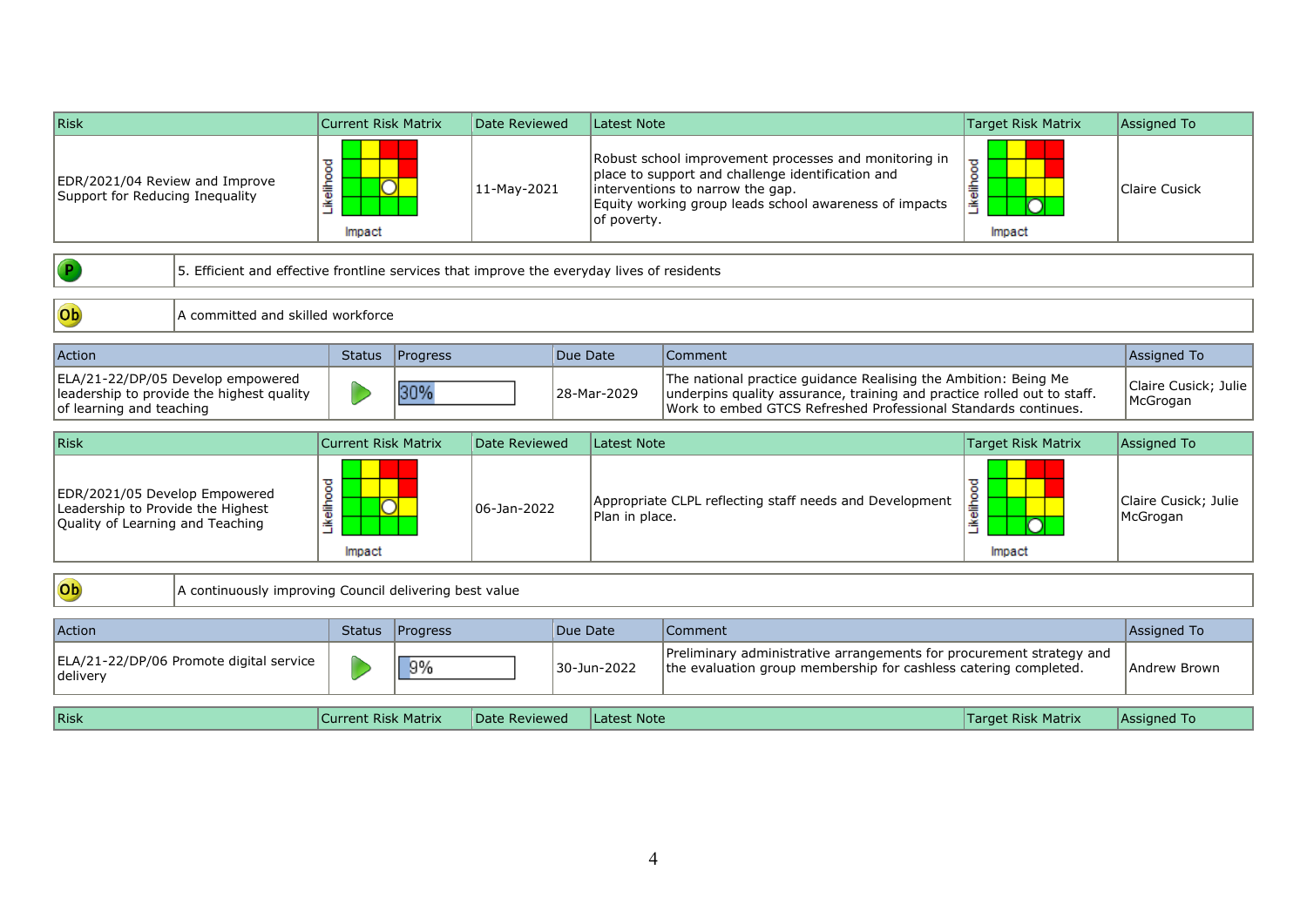| Risk                                            | Current Risk Matrix | Date Reviewed | Latest Note                                                                                                                                                                                                                                 | Target Risk Matrix | Assigned To  |
|-------------------------------------------------|---------------------|---------------|---------------------------------------------------------------------------------------------------------------------------------------------------------------------------------------------------------------------------------------------|--------------------|--------------|
| EDR/2021/06 Promote Digital Service<br>Delivery | ۶<br>흫<br>Impact    | 06-Jan-2022   | Work to implement procurement of cashless catering<br>solution and supply teacher booking system underway.<br>Review of materials provided on 'Campus@WDC' for home $\frac{1}{2}$<br>learning undertaken, and additional resources provided | ष्ठ<br>울<br>Impact | Andrew Brown |

Ob

Sustainable & attractive local communities

| Action                                            | <b>Status</b> | <b>IProgress</b> | Due Date    | Comment                                                                                                                      | Assigned To    |
|---------------------------------------------------|---------------|------------------|-------------|------------------------------------------------------------------------------------------------------------------------------|----------------|
| ELA/21-22/DP/07 Provide a sustainable<br> service |               | ⊤‰               | 30-Jun-2024 | Projects implemented from COP26 action plan with partners for<br>leducational services based on WDC Climate Change Strategy. | Julie McGrogan |

| Risk                                                | Current Risk Matrix | Date Reviewed | Latest Note                                                                                                                     | Target Risk Matrix               | Assigned To    |
|-----------------------------------------------------|---------------------|---------------|---------------------------------------------------------------------------------------------------------------------------------|----------------------------------|----------------|
| EDR/2021/07 Provide a Sustainable<br><b>Service</b> | 燾<br>Impact         | 106-Jan-2022  | Review of projects undertaken, with consideration of<br>future school based and authority wide opportunities for<br>engagement. | $\circ$<br>۰<br>흫<br>Æ<br>Impact | Julie McGrogan |



| PI Status |         |  | Long Term Trends | <b>Short Term Trends</b> |               |  |
|-----------|---------|--|------------------|--------------------------|---------------|--|
|           | Alert   |  | <i>Improving</i> |                          | Improving     |  |
|           | Warning |  | No Change        | Posts.                   | No Change     |  |
|           | OK      |  | Getting Worse    |                          | Getting Worse |  |